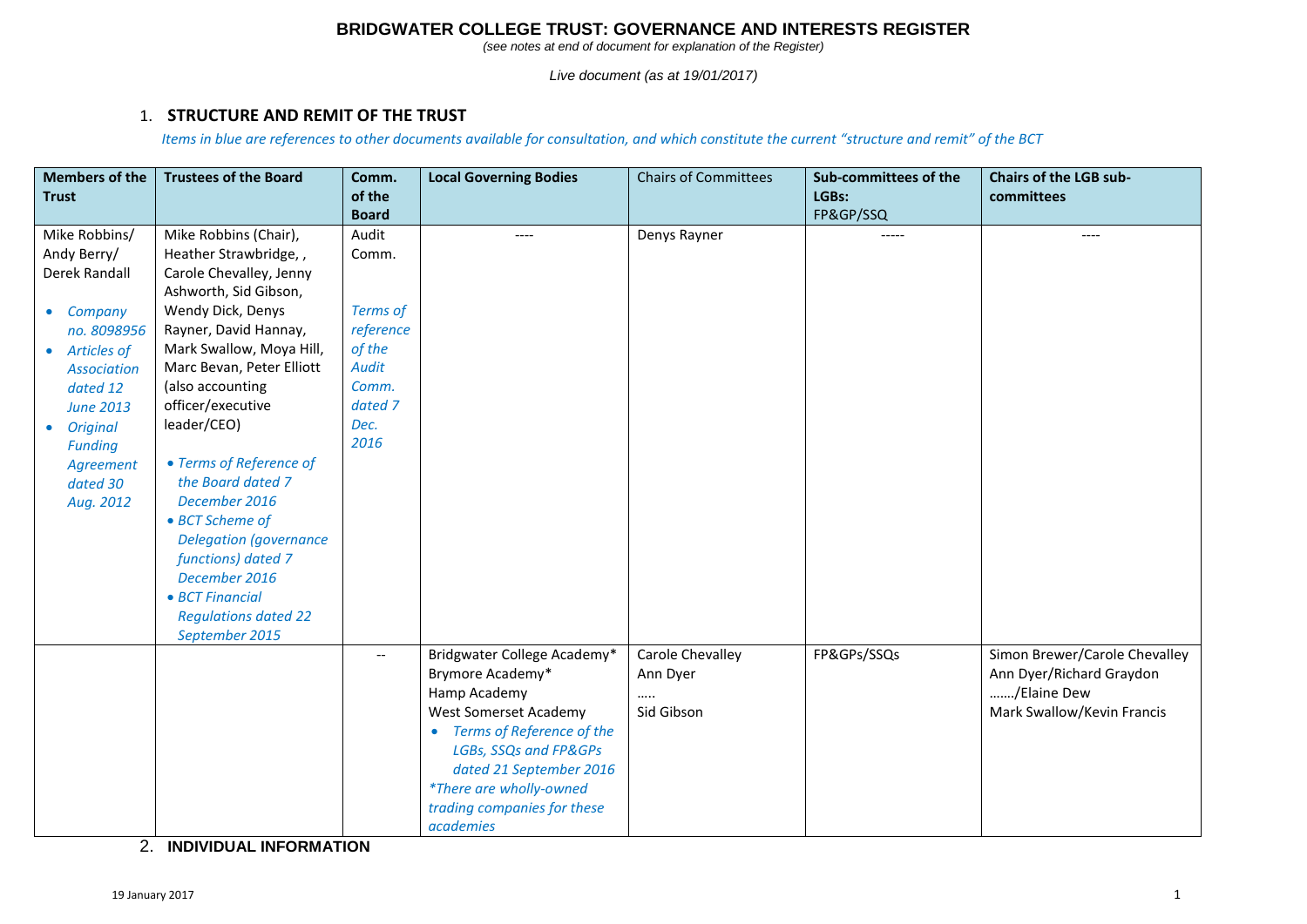*(see notes at end of document for explanation of the Register)*

*Live document (as at 19/01/2017)*

| <b>Full Name</b>       | Role                                                      | <b>Date</b><br>appointed                     | Who by?                                                     | <b>Term of</b><br>$of$ fice $1$ | <b>End date</b>            | Date when<br>stepped<br>down | year 2015/2016:                                      | Attendance at meetings in the last academic<br>No. of meetings held/no. of meetings<br>attended | <b>Business or pecuniary</b><br>interest as at September<br>2016 |                                                      |                                                                                 |                                                                                                                    |
|------------------------|-----------------------------------------------------------|----------------------------------------------|-------------------------------------------------------------|---------------------------------|----------------------------|------------------------------|------------------------------------------------------|-------------------------------------------------------------------------------------------------|------------------------------------------------------------------|------------------------------------------------------|---------------------------------------------------------------------------------|--------------------------------------------------------------------------------------------------------------------|
|                        |                                                           |                                              |                                                             |                                 |                            |                              | <b>Board</b>                                         | <b>Audit</b><br>Comm.                                                                           | <b>LGB</b>                                                       | FP&GP                                                | <b>SSQ</b>                                                                      |                                                                                                                    |
| Mike<br>Robbins        | Member of Company<br>Chair of Trustees                    | 8 June 2012<br>8 June 2012                   | Sec. of<br>State<br><b>BCT Board</b>                        | N/A<br>$4$ years +<br>4 years   | N/A<br>7 June 2020         |                              | $\hspace{0.05cm} \ldots$<br>8/8                      | 3/0                                                                                             | $\overline{\phantom{a}}$<br>$\overline{\phantom{m}}$             | $\overline{\phantom{a}}$<br>$\overline{\phantom{a}}$ | $\overline{\phantom{a}}$<br>$\hspace{0.05cm} \ldots$                            | Director, The College Partnership<br>with Wilshire College; Principal,<br>Bridgwater & Taunton College             |
| Andy Berry             | Member of Company                                         | 22 June 2015                                 | Members                                                     | N/A                             | N/A                        |                              | $\hspace{0.05cm} -\hspace{0.05cm} -\hspace{0.05cm}$  | $\overline{\phantom{a}}$                                                                        | $\hspace{0.05cm} -\hspace{0.05cm} -\hspace{0.05cm}$              | $\overline{\phantom{a}}$                             | $-$                                                                             | Vice Principal Bridgwater &<br><b>Taunton College</b>                                                              |
| Derek<br>Randall       | Member of Company                                         | 8 June 2015                                  | Sec. of<br>State                                            | N/A                             | N/A                        |                              | $\hspace{0.05cm} \ldots$                             | $\hspace{0.05cm} \ldots$                                                                        | $\hspace{0.05cm} -\hspace{0.05cm} -\hspace{0.05cm}$              | $\overline{\phantom{a}}$                             | $\overline{\phantom{a}}$                                                        | Chair Governors, Bridgwater &<br><b>Taunton College</b>                                                            |
| Heather<br>Strawbridge | Independent Trustee                                       | 1 July 2012/<br>1 July 2016                  | <b>BCT Board</b>                                            | 4 years                         | 30 June 2020               |                              | 8/7                                                  | 3/1                                                                                             | $\hspace{0.05cm} \ldots$                                         | $\overline{\phantom{a}}$                             | $\overline{\phantom{a}}$                                                        | Chair of SW Ambulance Service<br>since 1 July 2006; non-exec.<br>Director of Somerset Care Ltd<br>since 1 Oct.2010 |
| Denys<br>Rayner        | <b>Independent Trustee</b><br>Chair of Audit<br>Committee | 22 June 2015                                 | <b>BCT Board</b>                                            | 4 years                         | 21 June 2019               |                              | 8/7                                                  | 3/3                                                                                             | $\hspace{0.05cm} \ldots$                                         | $\overline{\phantom{a}}$                             | $---$                                                                           | Bridgwater Education Trust, a<br>charity, Vice Chair from 2010                                                     |
| David<br>Hannay        | <b>Independent Trustee</b>                                | 24 June 2016                                 | <b>BCT Board</b>                                            | 4 years                         | 23 June 2020               |                              | 1/1                                                  | $\hspace{0.05cm} \ldots$                                                                        | $\overline{\phantom{a}}$                                         | $\overline{\phantom{a}}$                             | $\overline{\phantom{a}}$                                                        | Director of The Levels Academy<br>Trust since March 2015.                                                          |
| <b>Wendy Dick</b>      | Trustee)<br>Chair WSC LGB)<br><b>Governor WSC</b>         | 14 Dec. 2015)<br>1 Feb.2016)<br>1 Feb. 2016  | <b>BCT Board)</b><br><b>BCT Board</b> )<br><b>BCT Board</b> | 4 years<br>4 years              | 13Dec. 2019<br>31 Jan.2020 | 31 Aug.2016                  | 3/3<br>$\hspace{0.05cm} \textbf{--}$                 | $\overline{\phantom{a}}$                                                                        | $\hspace{0.05cm} -\hspace{0.05cm} -\hspace{0.05cm}$<br>4/4       | $\overline{\phantom{a}}$<br>1/1                      | $-$<br>2/2                                                                      | <b>Employee of Bridgwater College</b>                                                                              |
| Carole<br>Chevalley    | Trustee BCT)<br>Chair BCA LBG)<br>Governor BCA            | 1 Sept. 2013<br>1 Sept. 2013                 | <b>BCT Board)</b><br><b>BCT Board)</b><br><b>BCT Board</b>  | 4 years<br>4 years              | 31 Aug.2017<br>31 Aug.2017 |                              | 8/8<br>$\overline{\phantom{a}}$                      | $\overline{\phantom{a}}$<br>$\overline{\phantom{a}}$                                            | $\overline{\phantom{a}}$<br>4/4                                  | $-$<br>4/4                                           | $\overline{\phantom{a}}$<br>3/3                                                 | Director, BCA Trading, running<br>sports centre out of hours, from<br>1 Sept. 2014                                 |
| Jenny<br>Ashworth      | <b>Trustee BCT</b><br>Chair Brymore LGB                   | 12 June 2013                                 | <b>BCT Board</b>                                            | 4 years<br>4 years              | 11 June 2017               |                              | 7/7<br>$\hspace{0.05cm} \textbf{--}$                 | 2/2<br>$\hspace{0.05cm} -\hspace{0.05cm} -\hspace{0.05cm}$                                      | $\hspace{0.05cm} -\hspace{0.05cm} -\hspace{0.05cm}$<br>3/3       | $\overline{\phantom{a}}$<br>3/2                      | $\overline{\phantom{a}}$<br>$\hspace{0.05cm} -\hspace{0.05cm} -\hspace{0.05cm}$ | <b>Employee of Bridgwater College</b>                                                                              |
| Sid Gibson             | Trustee BCT)<br>Chair WSC LGB)<br>Governor WSC            | 1 Sept. 2016)<br>1 Sept. 2016)<br>1 Feb.2016 | <b>BCT Board)</b><br><b>BCT Board)</b><br><b>BCT Board</b>  | 4 years<br>4 years              | 31 Aug.2020<br>31 Jan.2020 |                              | $\overline{\phantom{a}}$<br>$\overline{\phantom{a}}$ | 1/1<br>$\hspace{0.05cm} \ldots$                                                                 | $\hspace{0.05cm} -\hspace{0.05cm} -\hspace{0.05cm}$<br>4/4       | $\overline{\phantom{a}}$<br>1/1                      | $\overline{\phantom{a}}$<br>$ -$                                                | Director of Acorns Nursery from<br>1 Sept. 2016                                                                    |
| Mark<br>Swallow        | Parent Trustee BCT<br>Parent Governor WSC                 | 1 Sept. 2016<br>1 Feb. 2016                  | <b>BCT Board</b><br><b>BCT Board</b>                        | 4 years<br>4 years              | 31 Aug.2020<br>31 Jan.2020 |                              | $\hspace{0.05cm} \ldots$<br>$\overline{\phantom{a}}$ | 1/1<br>$\overline{\phantom{a}}$                                                                 | $\hspace{0.05cm} -\hspace{0.05cm} -\hspace{0.05cm}$<br>4/3       | $--$<br>1/1                                          | $\overline{\phantom{a}}$<br>$\overline{\phantom{a}}$                            | Employee of Arlingclose Ltd,<br>financial consultancy, from<br>Aug.2010                                            |

 1 All Trustees and Governors have a term of office of 4 years subject to eligibility

19 January 2017 2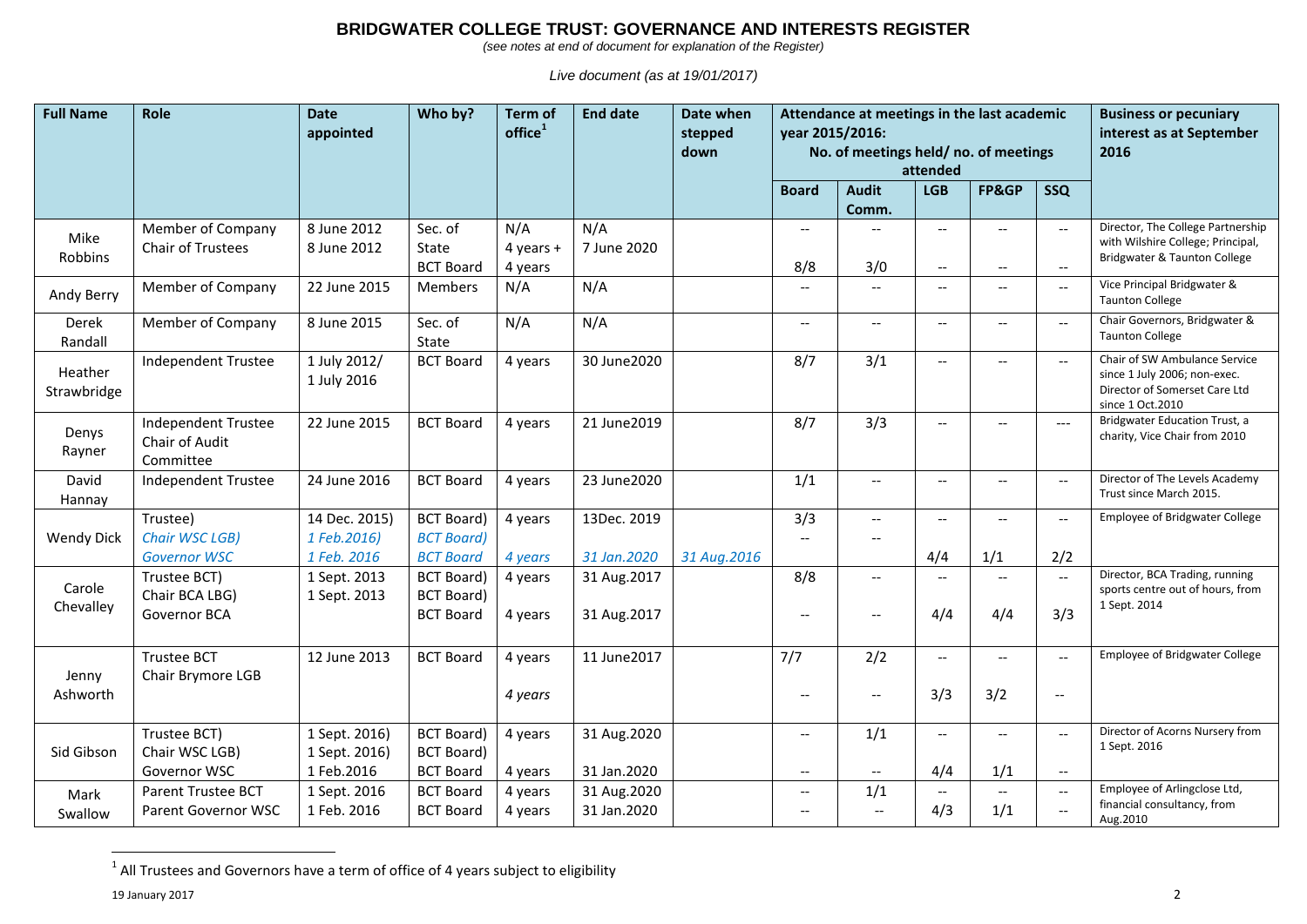*(see notes at end of document for explanation of the Register)*

| <b>Full Name</b>              | Role                                                                  | <b>Date</b><br>appointed                       | Who by?                                                    | Term of<br>office <sup>1</sup> | <b>End date</b>              | Date when<br>stepped<br>down |                                                      | Attendance at meetings in the last academic<br>year 2015/2016:<br>No. of meetings held/no. of meetings<br>attended | <b>Business or pecuniary</b><br>interest as at September<br>2016 |                                                      |                                                      |                                                                                                                                                          |
|-------------------------------|-----------------------------------------------------------------------|------------------------------------------------|------------------------------------------------------------|--------------------------------|------------------------------|------------------------------|------------------------------------------------------|--------------------------------------------------------------------------------------------------------------------|------------------------------------------------------------------|------------------------------------------------------|------------------------------------------------------|----------------------------------------------------------------------------------------------------------------------------------------------------------|
|                               |                                                                       |                                                |                                                            |                                |                              |                              | <b>Board</b>                                         | <b>Audit</b>                                                                                                       | <b>LGB</b>                                                       | FP&GP                                                | <b>SSQ</b>                                           |                                                                                                                                                          |
|                               |                                                                       |                                                |                                                            |                                |                              |                              |                                                      | Comm.                                                                                                              |                                                                  |                                                      |                                                      |                                                                                                                                                          |
| Moya Hill                     | Parent Trustee BCT<br>Parent Governor BCA                             | 1 Sept. 2016<br>1 Sept. 2015                   | <b>BCT Board</b><br><b>BCT Board</b>                       | 4 years<br>4 years             | 31 Aug.2020<br>31 Aug.2019   |                              | $\overline{\phantom{a}}$<br>$\overline{\phantom{a}}$ | $\overline{\phantom{a}}$                                                                                           | $\overline{\phantom{a}}$<br>4/4                                  | $\overline{\phantom{a}}$<br>4/3                      | $\overline{\phantom{a}}$<br>3/1                      | None.                                                                                                                                                    |
| Marc Bevan                    | Parent Trustee BCT<br>Parent Governor Hamp                            | 1 Sept. 2016<br>1 Sept. 2013                   | <b>BCT Board</b><br><b>BCT Board</b>                       | 4 years<br>4 years             | 31 Aug.2020<br>31 Aug.2017   |                              | $\hspace{0.05cm} \ldots$<br>$\overline{\phantom{a}}$ | $-$<br>$--$                                                                                                        | $\overline{\phantom{a}}$<br>4/4                                  | $\overline{\phantom{a}}$<br>$\overline{\phantom{a}}$ | $\overline{\phantom{a}}$<br>4/1                      | Nagel-Landons, Logistics,<br>employee from June 2006                                                                                                     |
| <b>Kim Ursell</b>             | <b>Parent Trustee BCT</b><br><b>Governor Brymore</b>                  | 1 Dec. 2012                                    | <b>BCT Board</b>                                           | 4 years                        | 30 Nov.2016                  | 13 Oct. 2015                 | 2/0                                                  | $\overline{\phantom{m}}$                                                                                           | 3/1                                                              | 4/2                                                  | 1/0                                                  |                                                                                                                                                          |
| <b>Sue Thatcher</b>           | <b>Trustee BCT)</b><br><b>Chair Brymore LGB)</b>                      | 1 Sept. 2013                                   | <b>BCT Board</b>                                           | 4 years                        | 31 Aug. 2017                 | 1 Feb. 2016                  | 5/5                                                  | $\mathcal{L}_{\mathcal{A}}$                                                                                        | 2/2                                                              | $\mathbb{L}^{\mathbb{L}}$                            | 2/2                                                  |                                                                                                                                                          |
| <b>Simon</b><br><b>Brewer</b> | <b>Trustee BCT</b><br><b>Governor BCA</b>                             | 1 Sept. 2012<br>1 Sept. 2012                   | <b>BCT Board</b><br><b>BCT Board</b>                       | 4 years<br>4 years             | 31 Aug.2020<br>31 Aug. 2020  | 1 Dec.2016                   | 8/8<br>$\overline{\phantom{m}}$                      | 3/3<br>$\overline{\phantom{m}}$                                                                                    | $\sim$<br>4/4                                                    | $\overline{\phantom{a}}$<br>4/3                      | $\overline{\phantom{a}}$<br>$\overline{\phantom{a}}$ |                                                                                                                                                          |
| <b>Ann Dyer</b>               | <b>Trustee BCT</b>                                                    | 1 May 2016                                     | <b>BCT Board</b> )                                         | 4 years                        | 31 April<br>2020             | 3 January<br>2017            | 1/1<br>$\overline{\phantom{m}}$                      | 0/1<br>$\sim$ $\sim$                                                                                               | $\sim$ $\sim$<br>4/4                                             | $\overline{\phantom{m}}$<br>4/4                      | $\overline{\phantom{a}}$<br>3/3                      |                                                                                                                                                          |
| <b>Paul Holtam</b>            | <b>Trustee BCT)</b><br><b>Chair Hamp LGB)</b><br><b>Governor Hamp</b> | 14 Dec. 2015)<br>14 Dec. 2015)<br>12 June 2013 | <b>BCT Board)</b><br><b>BCT Board)</b><br><b>BCT Board</b> | 4 years<br>4 years             | 13 Dec. 2020<br>11 June 2017 | 18 January<br>2017           | 4/3<br>$\overline{\phantom{m}}$                      | 3/2<br>$\overline{\phantom{a}}$                                                                                    | $\sim$ $\sim$<br>4/4                                             | $\overline{\phantom{m}}$<br>4/3                      | $\overline{\phantom{a}}$<br>4/4                      |                                                                                                                                                          |
| <b>Gail Griffith</b>          | <b>Company Secretary</b>                                              | 1 May 2014                                     | <b>BCT Board</b>                                           | N/A                            | N/A                          |                              | 8/8                                                  | 3/3                                                                                                                | All                                                              | None                                                 | None                                                 | None.                                                                                                                                                    |
| Doug<br>Bamsey                | Governor BCA                                                          | 1 Sept. 2012                                   | <b>BCT Board</b>                                           | 4 years $+$<br>4 years         | 31 Aug.2020                  |                              | $\overline{\phantom{a}}$                             | $\overline{\phantom{a}}$                                                                                           | 4/2                                                              | 4/4                                                  | $\overline{\phantom{a}}$                             | <b>Employed by Sedgemorr District</b><br>Council from 2000; Director of<br>Aspen House & Development<br>Company (wholly owned by SDC)<br>from March 2016 |
| Rosemary<br>Eaton             | Governor BCA                                                          | 1 Jan. 2014                                    | <b>BCT Board</b>                                           | 4 years                        | 31 Aug.2018                  |                              | $\overline{\phantom{a}}$                             | $\hspace{0.05cm} -\hspace{0.05cm} -\hspace{0.05cm}$                                                                | 4/2                                                              | $\overline{\phantom{a}}$                             | 3/2                                                  | None.                                                                                                                                                    |
| Anna<br>Jackson               | <b>Staff Governor BCA</b>                                             | 1 Sept. 2014                                   | <b>BCT Board</b>                                           | 4 years                        | 31 Aug.2018                  |                              | $\hspace{0.05cm} -\hspace{0.05cm} -\hspace{0.05cm}$  | $\hspace{0.05cm} \ldots$                                                                                           | 4/4                                                              | $\overline{\phantom{a}}$                             | 3/3                                                  | Employed by BCA.                                                                                                                                         |
| Mark<br>Champion              | Parent Governor BCA                                                   | 1 Sept. 2015                                   | <b>BCT Board</b>                                           | 4 years                        | 31 Aug.2019                  |                              | $\overline{\phantom{a}}$                             | $\overline{a}$                                                                                                     | 4/3                                                              | 4/3                                                  | 3/1                                                  | None.                                                                                                                                                    |
| Ali Luckins                   | Governor BCA                                                          | 7 Dec.2016                                     | <b>BCT Board</b>                                           | 4 years                        | 6 Dec. 2020                  |                              | $\overline{\phantom{a}}$                             | $\hspace{0.05cm} -\hspace{0.05cm} -\hspace{0.05cm}$                                                                | $\overline{\phantom{a}}$                                         | $\overline{\phantom{a}}$                             | $\overline{\phantom{a}}$                             | <mark>ינ</mark>                                                                                                                                          |
| <b>Elaine Dew</b>             | Governor Hamp                                                         | 1 Sept.2013                                    | <b>BCT Board</b>                                           | 4 years                        | 31 Aug.2017                  |                              | $\hspace{0.05cm} \ldots$                             | $\hspace{0.05cm} -\hspace{0.05cm} -\hspace{0.05cm}$                                                                | 4/4                                                              | $\overline{\phantom{a}}$                             | 4/4                                                  | None.                                                                                                                                                    |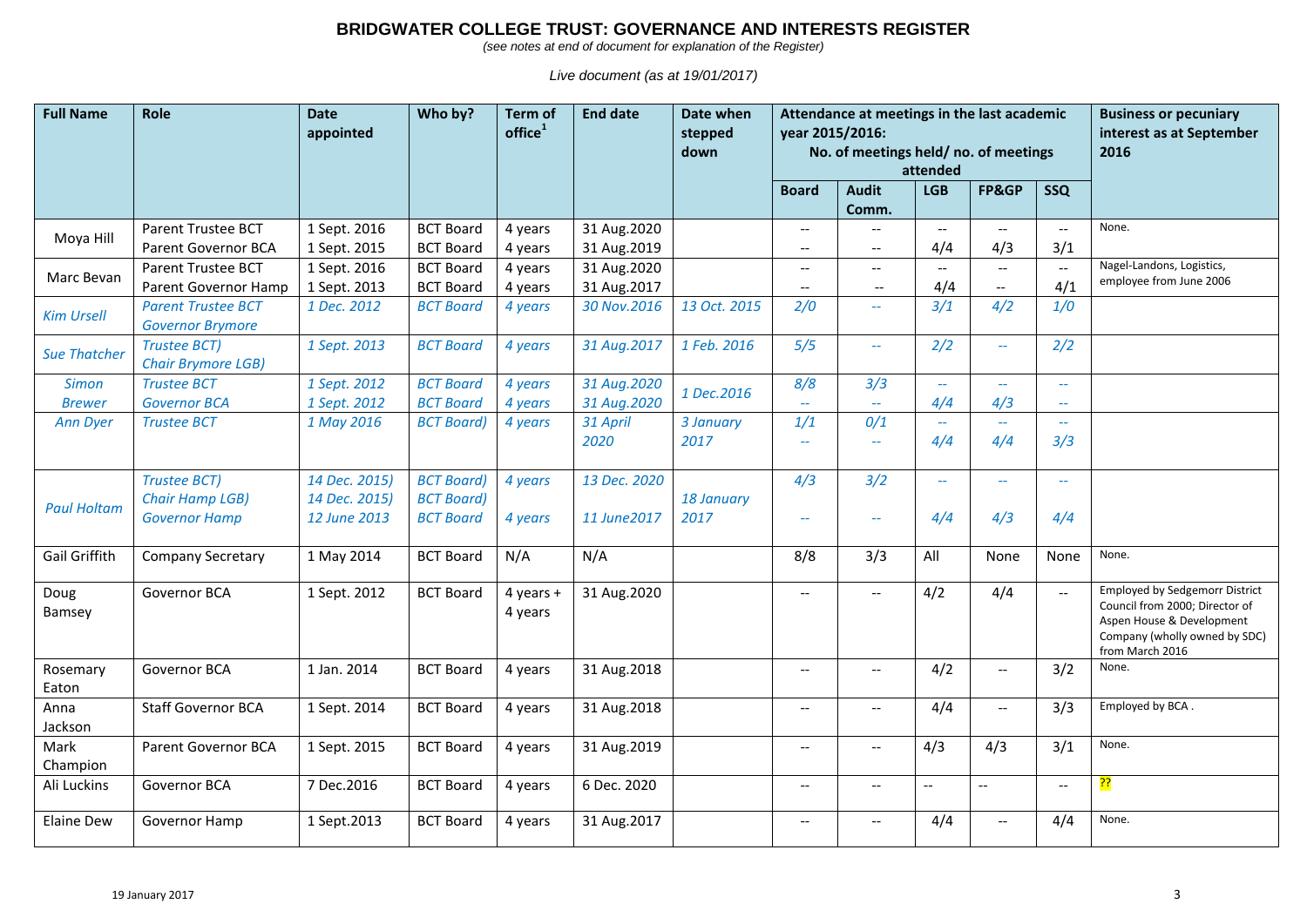*(see notes at end of document for explanation of the Register)*

| <b>Full Name</b>   | Role                                     | <b>Date</b><br>appointed | Who by?          | <b>Term of</b><br>$of$ fice $1$ | <b>End date</b> | Date when<br>stepped<br>down | Attendance at meetings in the last academic<br>year 2015/2016:<br>No. of meetings held/no. of meetings<br>attended |                                                            |                                                     |                                 |                                 | <b>Business or pecuniary</b><br>interest as at September<br>2016                                                                                                                                  |
|--------------------|------------------------------------------|--------------------------|------------------|---------------------------------|-----------------|------------------------------|--------------------------------------------------------------------------------------------------------------------|------------------------------------------------------------|-----------------------------------------------------|---------------------------------|---------------------------------|---------------------------------------------------------------------------------------------------------------------------------------------------------------------------------------------------|
|                    |                                          |                          |                  |                                 |                 |                              | <b>Board</b>                                                                                                       | <b>Audit</b>                                               | <b>LGB</b>                                          | FP&GP                           | <b>SSQ</b>                      |                                                                                                                                                                                                   |
| Rev. Will          | Governor Hamp                            | 1 Sept. 2013             | <b>BCT Board</b> |                                 | 31 Aug. 2017    |                              | $\overline{\phantom{a}}$                                                                                           | Comm.                                                      | 4/4                                                 | $\overline{\phantom{a}}$        | 4/1                             | None.                                                                                                                                                                                             |
| Lane               |                                          |                          |                  | 4 years                         |                 |                              |                                                                                                                    |                                                            |                                                     |                                 |                                 |                                                                                                                                                                                                   |
| David Elford       | Governor Hamp                            | 1 Feb. 2014              | <b>BCT Board</b> | 4 years                         | 31 Jan.2018     |                              | $\hspace{0.05cm} -\hspace{0.05cm} -\hspace{0.05cm}$                                                                | $\hspace{0.05cm} \ldots$                                   | 4/4                                                 | 4/4                             | 4/3                             | Involve<br>Visual<br>(audio visual<br>supplier) employee since Jan.<br>2008; employee of Hamp School<br>from June 2016                                                                            |
| Lynda<br>Brimson   | Governor Hamp                            | 1 Sept. 2016             | <b>BCT Board</b> | 4 years                         | 31 Aug.2020     |                              | $\overline{\phantom{a}}$                                                                                           | $\overline{\phantom{a}}$                                   | $-$                                                 | $\overline{\phantom{a}}$        | $\overline{\phantom{a}}$        | None.                                                                                                                                                                                             |
| Louise Wills       | Governor Hamp                            | 1 Sept. 2016             | <b>BCT Board</b> | 4 years                         | 31 Aug.2020     |                              | $\overline{\phantom{a}}$                                                                                           | $\hspace{0.05cm} \ldots$                                   | $\overline{\phantom{a}}$                            | $\overline{\phantom{a}}$        | $\overline{\phantom{a}}$        | Employee of Bridgwater College<br>since February 2004                                                                                                                                             |
| Luke<br>Talmage    | <b>Head Teacher Hamp</b>                 | N/A                      | <b>BCT Board</b> | N/A                             | N/A             |                              | 7/7                                                                                                                | $\hspace{0.05cm} -\hspace{0.05cm} -\hspace{0.05cm}$        | 4/4                                                 | 4/4                             | 4/4                             | Employee BCT.                                                                                                                                                                                     |
| Richard<br>Graydon | Governor Brymore                         | 1 Sept. 2012             | <b>BCT Board</b> | $4 + 4$<br>years                | 31 Aug.2020     |                              | $\hspace{0.05cm} -\hspace{0.05cm} -\hspace{0.05cm}$                                                                | $\hspace{0.05cm} -\hspace{0.05cm} -\hspace{0.05cm}$        | 4/3                                                 | $\overline{\phantom{a}}$        | 3/3                             | Retired Executive Office SASH;<br>Managing Director of Graydon<br>Education Ltd (education support<br>and counselling) from 2007;<br>Governor of Robert Blake Science<br>College since Sept. 2016 |
| Ann Dyer           | Governor Brymore                         | 1 Sept. 2012             | <b>BCT Board</b> | $4 + 4$<br>years                | 31 Aug 2020     |                              | 1/1<br>$\hspace{0.05cm} -\hspace{0.05cm} -\hspace{0.05cm}$                                                         | 0/1<br>$\hspace{0.05cm} -\hspace{0.05cm} -\hspace{0.05cm}$ | $\overline{\phantom{a}}$<br>4/4                     | $\overline{\phantom{a}}$<br>4/4 | $\overline{\phantom{a}}$<br>3/3 | Partner in Blackmore Farm<br>(catering and hospitality) since<br>2012; Director of Brymore<br>Trading (lettings and catering)<br>from 1 September 2015                                            |
| Simon<br>Larkins   | Governor Brymore                         | 1 Sept. 2012             | <b>BCT Board</b> | $4 + 4$<br>years                | 31 Aug.2020     |                              | $\overline{\phantom{m}}$                                                                                           | $\overline{\phantom{a}}$                                   | 4/3                                                 | $\overline{\phantom{a}}$        | 3/3                             | None.                                                                                                                                                                                             |
| Ben<br>Houlihan    | Governor Brymore                         | 1 Dec. 2015              | <b>BCT Board</b> | 4 years                         | 30 Nov.2019     |                              | $\hspace{0.05cm} \ldots$                                                                                           | $\hspace{0.05cm} -\hspace{0.05cm} -\hspace{0.05cm}$        | 2/2                                                 | $\overline{\phantom{a}}$        | $\overline{\phantom{a}}$        | Employee of Bridgwater College.                                                                                                                                                                   |
| Alan<br>Johnson    | Governor Brymore                         | 12 May 2016              | <b>BCT Board</b> | 4 years                         | 11 May 2020     |                              | $\overline{\phantom{a}}$                                                                                           | $\hspace{0.05cm} -\hspace{0.05cm} -\hspace{0.05cm}$        | $\hspace{0.05cm} -\hspace{0.05cm} -\hspace{0.05cm}$ | $\overline{\phantom{a}}$        | $\overline{\phantom{a}}$        | Employee of Bridgwater College.                                                                                                                                                                   |
| Darren<br>Phillips | Parent Governor<br>Brymore               | 1 Sept. 2016             | <b>BCT Board</b> | 4 years                         | 31 Aug.2020     |                              | $\overline{\phantom{a}}$                                                                                           | $\overline{\phantom{a}}$                                   | $-$                                                 | $- -$                           | $\overline{\phantom{0}}$        | <mark>??</mark>                                                                                                                                                                                   |
| Nick Hill          | <b>Parent Governor</b><br><b>Brymore</b> | 1 Sept. 2016             | <b>BCT Board</b> | 4 years                         | 31 Aug.2020     |                              | $\overline{\phantom{a}}$                                                                                           |                                                            | $\overline{\phantom{a}}$                            | $\overline{\phantom{a}}$        | $\overline{\phantom{a}}$        | None                                                                                                                                                                                              |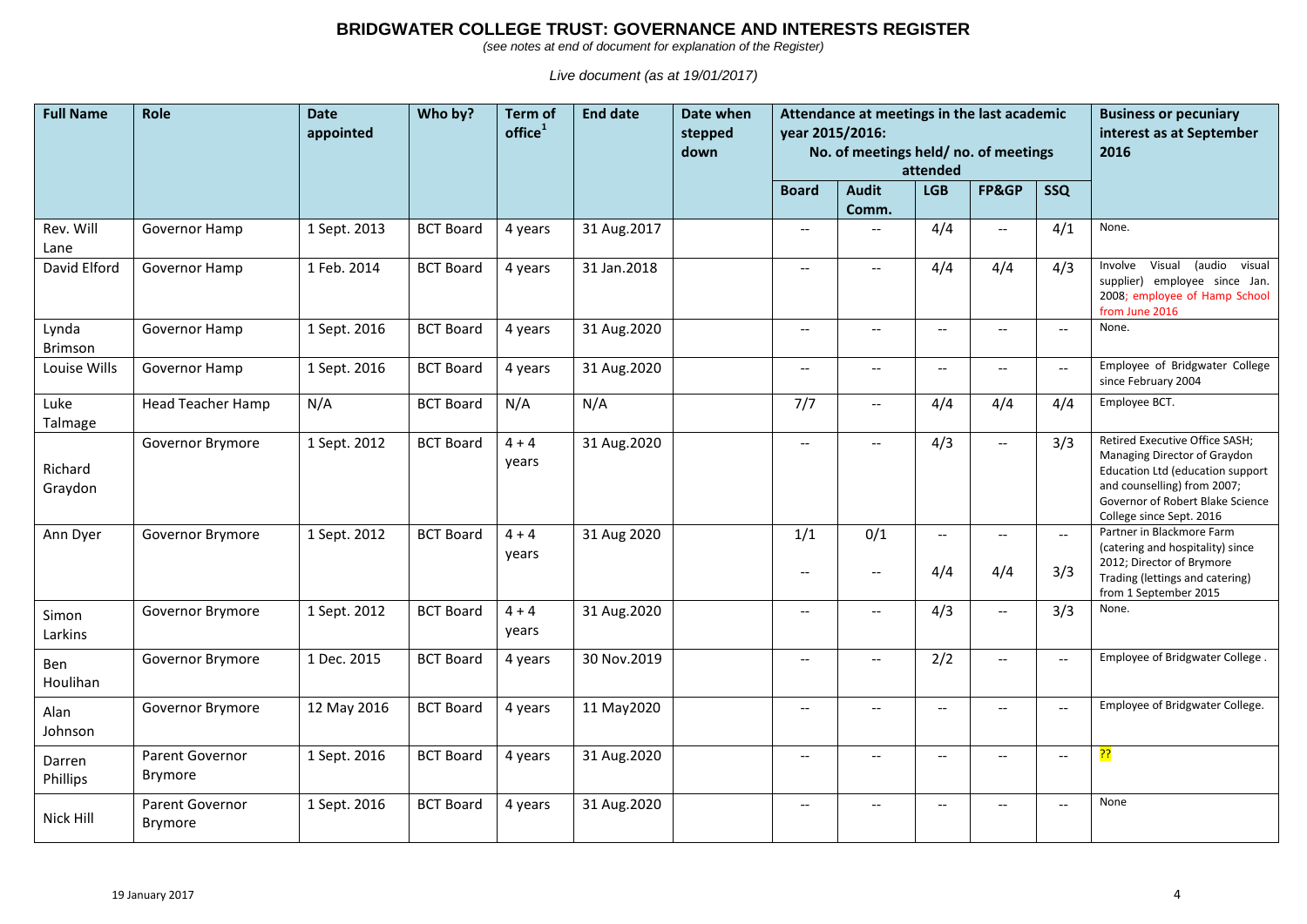*(see notes at end of document for explanation of the Register)*

| <b>Full Name</b>          | Role                                    | <b>Date</b><br>appointed | Who by?          | <b>Term of</b><br>office <sup>1</sup> | <b>End date</b> | Date when<br>stepped<br>down | Attendance at meetings in the last academic<br>year 2015/2016:<br>No. of meetings held/no. of meetings<br>attended |                                                     |                                                     |                           |                          | <b>Business or pecuniary</b><br>interest as at September<br>2016                                                                                         |
|---------------------------|-----------------------------------------|--------------------------|------------------|---------------------------------------|-----------------|------------------------------|--------------------------------------------------------------------------------------------------------------------|-----------------------------------------------------|-----------------------------------------------------|---------------------------|--------------------------|----------------------------------------------------------------------------------------------------------------------------------------------------------|
|                           |                                         |                          |                  |                                       |                 |                              | <b>Board</b>                                                                                                       | <b>Audit</b><br>Comm.                               | <b>LGB</b>                                          | FP&GP                     | <b>SSQ</b>               |                                                                                                                                                          |
| Helen<br><b>Bradford</b>  | <b>Staff Governor</b><br><b>Brymore</b> | 7 Dec. 2016              | <b>BCT Board</b> | 4 years                               | 6 Dec.2020      |                              | $\overline{\phantom{a}}$                                                                                           |                                                     | $\overline{\phantom{a}}$                            | $\overline{a}$            | $-$                      | None                                                                                                                                                     |
| Andrew<br><b>Burrows</b>  | Governor<br>Brymore                     | 4 Jan.2017               | <b>BCT Board</b> | 4 years                               | 3 Dec. 2020     |                              | $\overline{\phantom{a}}$                                                                                           | $\overline{\phantom{a}}$                            | $\hspace{0.05cm} -\hspace{0.05cm} -\hspace{0.05cm}$ | $\overline{\phantom{a}}$  | $\overline{\phantom{a}}$ | <mark>??</mark>                                                                                                                                          |
| Mark<br><b>Thomas</b>     | <b>Head Teacher Brymore</b>             | N/A                      | <b>BCT Board</b> | N/A                                   | N/A             | N/A                          | 7/7                                                                                                                | $\overline{\phantom{a}}$                            | 4/4                                                 | 4/4                       | 3/2                      | Employee BCT; Director of<br>Brymore Trading (lettings and<br>trading) since 1 Sept. 2015                                                                |
| Daniel<br>Kittow          | Governor Brymore                        | 1 Dec. 2015              | <b>BCT Board</b> | 4 years                               | 30 Nov.2019     | On leave of<br>absence       | $\rightarrow$                                                                                                      | $\mathcal{L}_{\text{max}}$                          | 4/1                                                 | $\mathbb{Z}^{\mathbb{Z}}$ | $\mathbb{L} \mathbb{L}$  | <b>Managing Director of ABEC Ltd</b><br>(energy consultancy) since Jan.<br>2013                                                                          |
| <b>Jeremy</b><br>Kerswell | <b>Governor Brymore</b>                 | 1 Sept. 2014             |                  |                                       |                 | 31 Aug.2016                  | $\overline{\phantom{m}}$                                                                                           | $\overline{\phantom{m}}$                            | 1/1                                                 | $\overline{\phantom{a}}$  | $\overline{\phantom{a}}$ | <b>Employee of Bridgwater College</b>                                                                                                                    |
| <b>Neil Baker</b>         | <b>Governor Brymore</b>                 | 1 Sept. 2012             |                  |                                       |                 | 31 Aug.2016                  | $\mathcal{L}_{\mathcal{F}}$                                                                                        | $\sim$                                              | 4/3                                                 | 4/3                       | $\overline{a}$           | <b>Director of FAW Bakers Kinston</b><br>Farms Ltd from Sept. 1989                                                                                       |
| <b>Jo Price</b>           | <b>Governor Brymore</b>                 | 1 Sept. 2012             |                  |                                       |                 | 31 Aug.2016                  |                                                                                                                    |                                                     | 4/3                                                 | $\overline{\phantom{a}}$  | 3/1                      | <b>Governor of Bridgwater College</b><br>since 2010; Trustee of R?CUS<br>Knowledge (veterinary medicine)<br>since 2014                                   |
| Suzanne<br>Flack          | Governor WSC                            | 1/2/2016                 | <b>BCT Board</b> | 4 years                               | 31 Jan.2020     |                              | $\hspace{0.05cm} \ldots$                                                                                           | $\hspace{0.05cm} -\hspace{0.05cm} -\hspace{0.05cm}$ | 4/4                                                 | $\overline{\phantom{a}}$  | 2/0                      | <b>CEO The Redstart Learning</b><br>Partnership MAT since 1 March<br>2015                                                                                |
| Paul<br>Rushforth         | Governor WSC                            | 1/2/2016                 | <b>BCT Board</b> | 4 years                               | 31 Jan.2010     |                              | $\hspace{0.05cm} -\hspace{0.05cm} -\hspace{0.05cm}$                                                                | $\hspace{0.05cm} \ldots$                            | 4/2                                                 | 1/0                       | $\overline{\phantom{a}}$ | West Somerset Academy Trust,<br>CEO from 1 Sept. 2015                                                                                                    |
| Dave White                | Governor WSC                            | 1/2/2016                 | <b>BCT Board</b> | 4 years                               | 31 Jan. 2010    |                              | $\overline{\phantom{a}}$                                                                                           | $\overline{\phantom{a}}$                            | 4/4                                                 | 1/1                       | 2/2                      | Chair of two local charitable<br>Trusts: St Decumans and Marry<br>Huxtable-Sutton                                                                        |
| Kevin<br>Frances          | Governor WSC                            | 1/2/2016                 | <b>BCT Board</b> | 4 years                               | 31 Jan.2010     |                              | $\hspace{0.05cm} -\hspace{0.05cm} -\hspace{0.05cm}$                                                                | $\hspace{0.05cm} \ldots$                            | 4/4                                                 | 1/1                       | 2/2                      | Employee of Wibble Farm<br>Nurseries since 1986                                                                                                          |
| Martina<br>Forster        | Governor WSC                            | 1/2/2016                 | <b>BCT Board</b> | 4 years                               | 31 Jan.2016     |                              | $\overline{\phantom{a}}$                                                                                           | $\hspace{0.05cm} -\hspace{0.05cm} -\hspace{0.05cm}$ | 4/3                                                 | 1/0                       | 2/2                      | Chair of Board of Governors West<br>Somerset Academies Trust since<br>1 Sept. 2015; Chair of Governors<br>for Minehead Middle School<br>since 1 May 2013 |
| Penny<br>Rawson           | Governor WSC                            | 1/2/1016                 | <b>BCT Board</b> | 4 years                               | 31 Jan.2016     |                              | $\hspace{0.05cm} -\hspace{0.05cm} -\hspace{0.05cm}$                                                                | $\overline{\phantom{a}}$                            | 4/4                                                 | 1/1                       | 2/2                      | CEO/sole trader of Fast Pace<br>(consultancy in psychotherapy/<br>counselling etc.)                                                                      |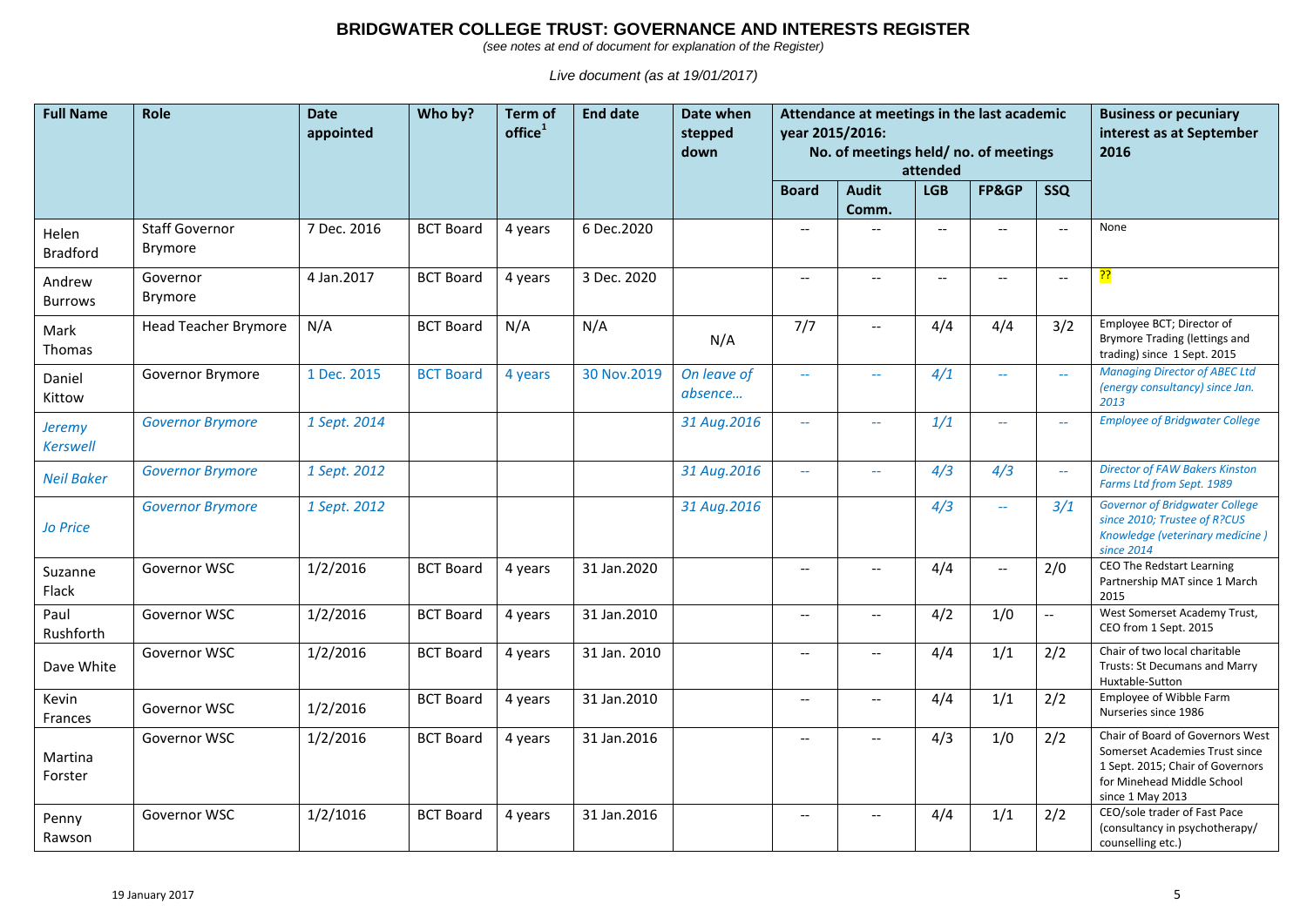*(see notes at end of document for explanation of the Register)*

*Live document (as at 19/01/2017)*

| <b>Full Name</b>   | <b>Role</b>               | Date<br>appointed | Who by?          | Term of<br>$of$ fice $1$ | <b>End date</b> | Date when<br>stepped<br>down | Attendance at meetings in the last academic<br>year 2015/2016:<br>No. of meetings held/no. of meetings<br>attended |                                       |            |                          |                          | <b>Business or pecuniary</b><br>interest as at September<br>2016 |
|--------------------|---------------------------|-------------------|------------------|--------------------------|-----------------|------------------------------|--------------------------------------------------------------------------------------------------------------------|---------------------------------------|------------|--------------------------|--------------------------|------------------------------------------------------------------|
|                    |                           |                   |                  |                          |                 |                              | <b>Board</b>                                                                                                       | <b>Audit</b>                          | <b>LGB</b> | FP&GP                    | <b>SSQ</b>               |                                                                  |
| Colin<br>Johnson   | Governor WSC              | 1/2/2016          | <b>BCT Board</b> | 4 years                  | 31 Jan.2016     |                              | $\overline{\phantom{a}}$                                                                                           | Comm.<br>$- -$                        | 4/3        | 1/1                      | 2/2                      | None.                                                            |
| Michelle<br>Depuis | Governor WSC              | 1/2/2016          | <b>BCT Board</b> | 4 years                  | 31 Jan.2016     |                              | $\overline{\phantom{a}}$                                                                                           | $\hspace{0.05cm}$ – $\hspace{0.05cm}$ | 4/4        | $\hspace{0.05cm} \ldots$ | 2/2                      | <b>Employee of Bridgwater College</b>                            |
| Rebecca<br>Yates   | <b>Staff Governor WSC</b> | 7 Dec. 2016       | <b>BCT Board</b> | 4 years                  | 6 Dec. 2020     |                              | $\overline{\phantom{m}}$                                                                                           | --                                    | $- -$      | $- -$                    | --                       | <u>יל</u>                                                        |
| Zoe Stucki         | <b>Head Teacher WSC</b>   | 1/9/2016          | <b>BCT Board</b> | N/A                      | N/A             |                              | $\hspace{0.05cm} \textbf{--}$                                                                                      |                                       | --         | $- -$                    | $\hspace{0.05cm} \ldots$ | Employee of BCT since 1<br>Sept.2016                             |
| <b>Jane Aplin</b>  | <b>Acting Head WSC</b>    | N/A               | <b>BCT Board</b> | N/A                      | 31 Aug. 2016    | 31 Aug.2016                  | $\overline{\phantom{a}}$                                                                                           | $\overline{\phantom{m}}$              | 4/4        | 1/1                      | 2/2                      | $\overline{\phantom{m}}$                                         |
| <b>John Blaney</b> | <b>Governor WSC</b>       | 1/2/2016          | <b>BCT Board</b> | 4 years                  | 31 Jan.2016     | 22 Sept.2016                 | $\overline{\phantom{0}}$                                                                                           | $\overline{\phantom{a}}$              | 3/1        | $\overline{\phantom{m}}$ | $\sim$ $\sim$            | $\overline{\phantom{a}}$                                         |

1. This information is required by "para. 2.5 Transparency" and "3.1.16 Register of interests" of the Academies Financial Handbook 2016:

#### **"2.5.1 Publishing information about governance structures**

2.5.2 In the interests of transparency, an academy trust **must** publish on its website up-to-date details of its governance arrangements in a readily accessible format. This **must** include:

- the structure and remit of the members, board of trustees, its committees and local governing bodies (the trust's scheme of delegation for governance functions), and the full names of the chair of each (where applicable)
- for each member who has served at any point over the past 12 months, their full names, date of appointment, date they stepped down (where applicable), and relevant business and pecuniary interests including governance roles in other educational institutions
- for each trustee and local governor who has served at any point over the past 12 months, their full names, date of appointment, term of office, date they stepped down (where applicable), who appointed them (in accordance with the trust's articles), and relevant business and pecuniary interests including governance roles in other educational institutions. If the trust's accounting officer is not a trustee their relevant business and pecuniary interests **must** still be published.
- for each trustee their attendance records at board and committee meetings over the last academic year
- for each local governor their attendance records at local governing body meetings over the last academic year."

#### **"3.1.16 Register of interests**

3.1.17 The academy trust's register of interests **must** capture relevant business and pecuniary interests of members, trustees, local governors of academies within a multi-academy trust and senior employees, including:

- directorships, partnerships and employments with businesses
- trusteeships and governorships at other educational institutions and charities
- for each interest: the name of the business; the nature of the business; the nature of the interest; and the date the interest began